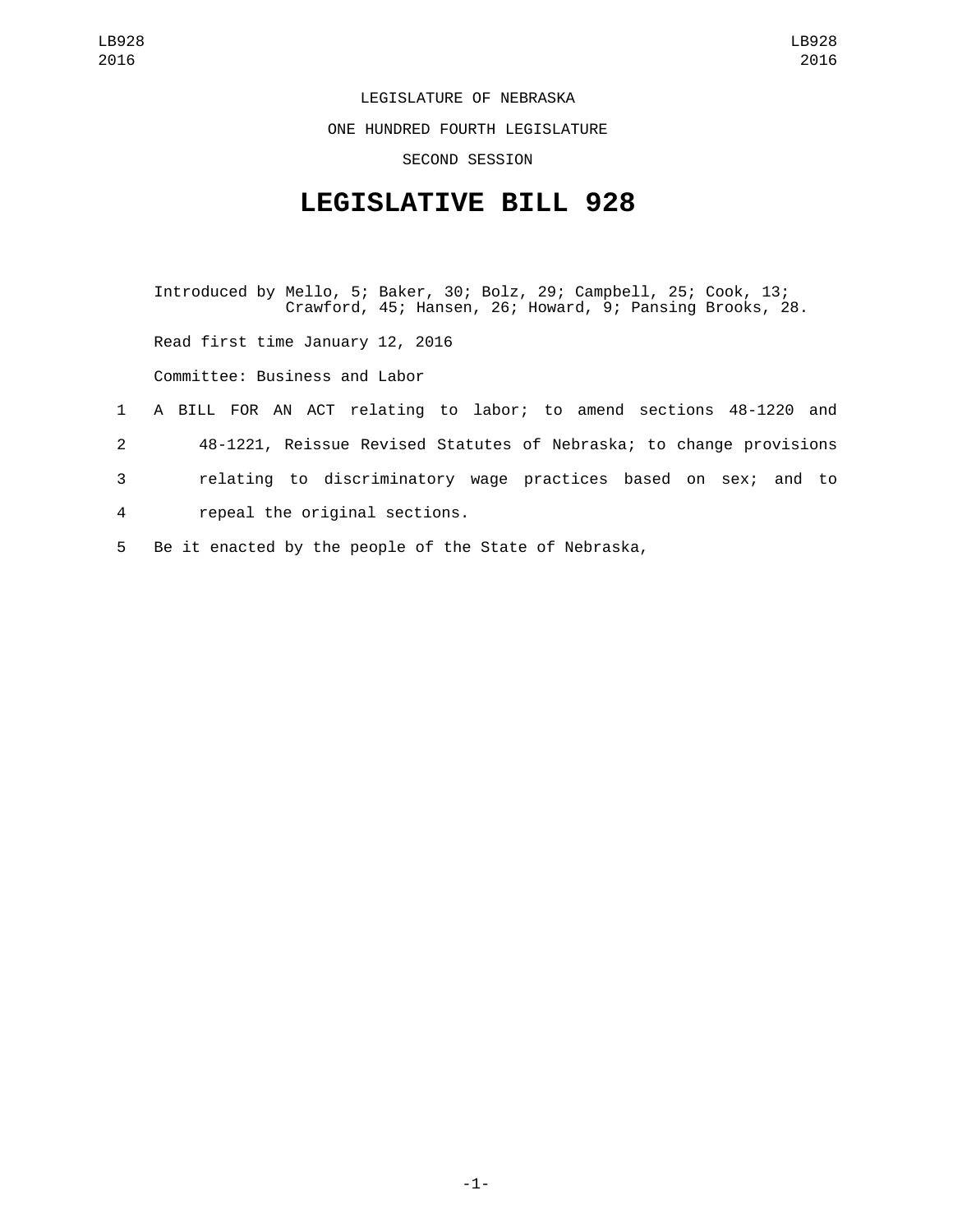1 Section 1. Section 48-1220, Reissue Revised Statutes of Nebraska, is 2 amended to read:

3 48-1220 As used in sections 48-1219 to 48-1227.01, unless the 4 context otherwise requires:

5 (1) Employee shall mean any individual employed by an employer, 6 including individuals employed by the state or any of its political 7 subdivisions including public bodies;

8 (2) Employer shall mean any person <u>acting directly or indirectly in</u> 9 the interest of an employer in relation to one or more employees. 10 Employer engaged in an industry who has fifteen or more employees for 11 each working day in each of twenty or more calendar weeks in the current 12 or preceding calendar year, any agent of such person, and any party whose 13 business is financed in whole or in part under the Nebraska Investment 14 Finance Authority Act, and includes the State of Nebraska, its 15 governmental agencies, and political subdivisions, regardless of the 16 number of employees, but such term shall not include the United States, a 17 corporation wholly owned by the government of the United States, or an 18 Indian tribe;

 (3) Wage rate shall mean all compensation for employment including payment in kind and amounts paid by employers for employee benefits as defined by the commission in regulations issued under sections 48-1219 to 22 48-1227;

23 (4) Employ shall include to suffer or permit to work;

24 (5) Commission shall mean the Equal Opportunity Commission; — and

25 (6) Person shall include one or more individuals, partnerships, 26 limited liability companies, corporations, legal representatives, 27 trustees, trustees in bankruptcy, or voluntary associations; and  $\overline{z}$ 

28 (7) Occupation shall include any industry, trade, business or branch 29 thereof, or any employment or class of employment, but shall not include 30 domestic employment in private homes.

31 Sec. 2. Section 48-1221, Reissue Revised Statutes of Nebraska, is

-2-